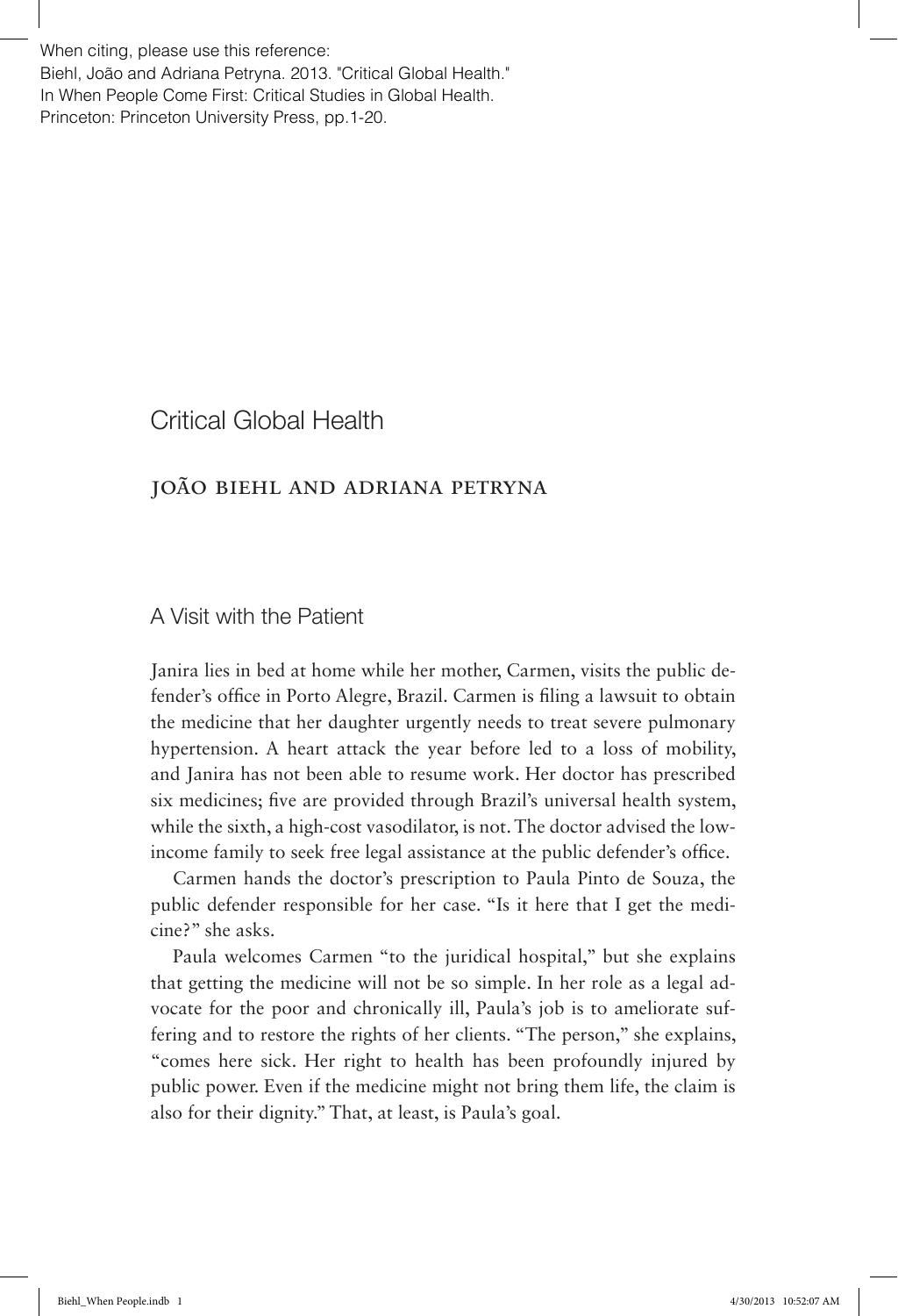Given the severity of Janira's condition, Paula will ask the district judge to issue a court injunction compelling the state to provide Janira's treatment right away. She cautions Carmen not to get her hopes up too high, however, as state attorneys will most likely appeal the lawsuit. "It might take years to reach a verdict," she says. And this is not unusual. It is in fact typical of the right-to-health lawsuits that now inundate the Brazilian judiciary. And the problem does not end there. Carmen complains that she has already gone to the state pharmacy several times to obtain the five other medicines that Janira needs, and that should be publicly available, "but they are always out of stock."

Carmen, whose husband died of cancer, is retired and lives on a small pension. Her home is a one-room shack on the outskirts of the city, which she shares with her daughter and two granddaughters. A monthly course of the vasodilator Janira needs costs about US\$1,000. Carmen has been purchasing the medicine in small amounts with borrowed cash, indebting herself to members of her extended family. She makes a little extra money performing Afro-Brazilian rituals in her home and occasionally receives a food basket from her religious organization. When we visited the shack, we noticed an offering to the *orixás* filled with packaged sweets.<sup>1</sup> "I do this so that all patients who need medicines win their lawsuits," Carmen explains.

What Janira really needs is a heart transplant, and all the medicines she takes are meant to keep her healthy enough to undergo the surgery. Janira's brother, who lives in another shack on the same lot with his own family, routinely checks the status of her case at a nearby Internet station. Within days of the public defender's filing, the district judge issues an injunction for the medicine to be delivered to Janira. Two months later it has still not arrived.

At a time of great medical progress, Janira is barely clinging to life. Her family is locked in a daily struggle for survival on several fronts, for in order to preserve Janira's life they must not only battle her disease but also resist political and economic death and social oblivion. Theirs is only one story, but it accurately reflects the way in which broad-based questions of access to technology and social justice are often contested in today's rapidly changing public health context. Anthropological fieldwork or home visits, such as the one we have described, can vividly capture and draw attention to these efforts and to the real persons whose imperiled lives they impact. For anthropologists, these peopled accounts—stories that are so often hidden from view, obscured by more abstract and bureaucratic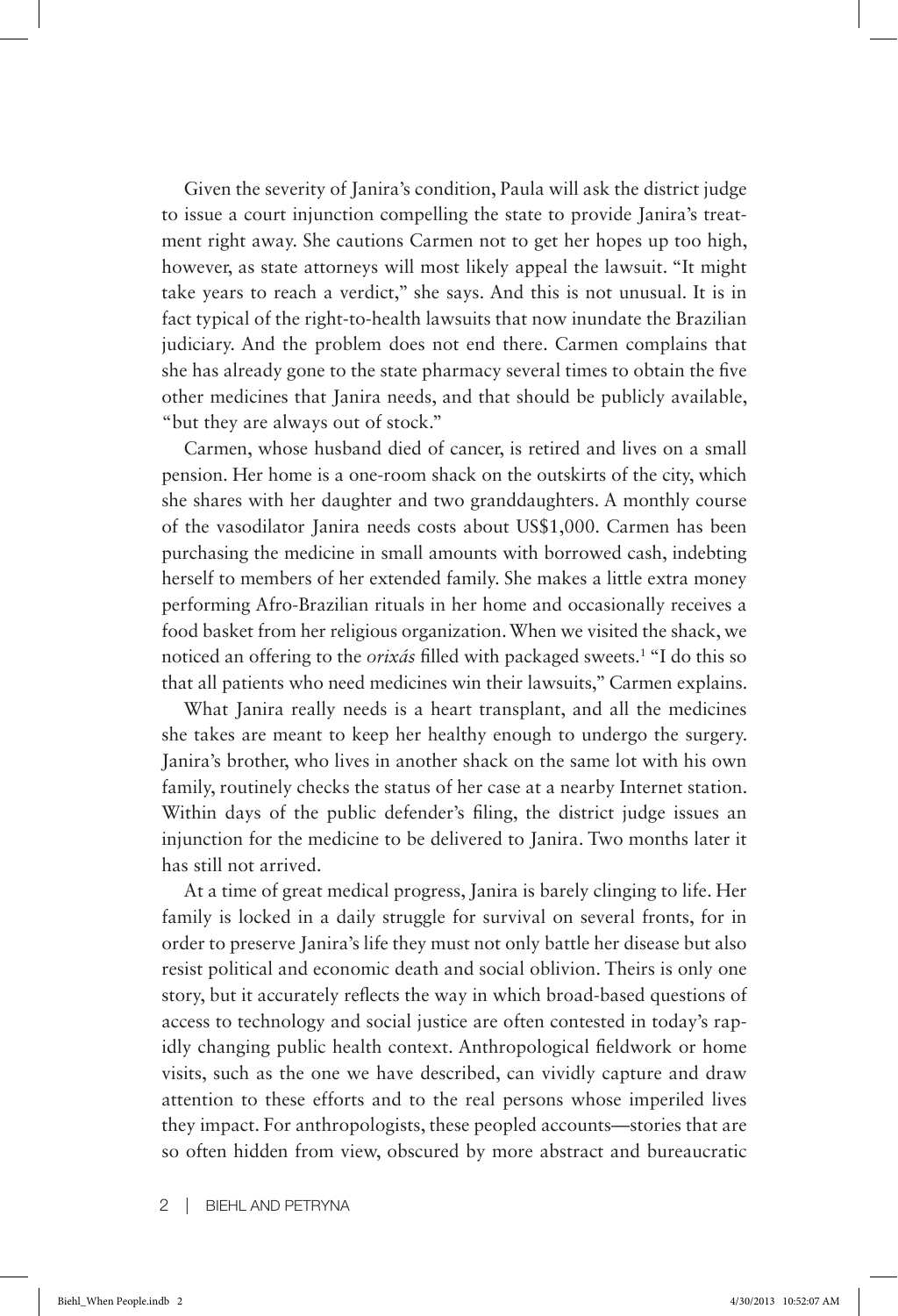considerations of public policy—are the very fabric of alternative social theorizing. By looking closely at life stories and at the ups and downs of individuals and communities as they grapple with inequality, struggle to access technology, and confront novel state-market formations, we begin to apprehend larger systems. We are able to see them in the making or in the process of dissolution, and we understand more intimately the local realities, so often unspoken, that result when people are seen or governed in a particular way, or not at all.

In the course of the twentieth century, innovations in public health and medicine helped to increase life expectancy at birth by almost thirty years in the United States and other rich countries. Meanwhile, mortality rates remained high and life expectancies short in poor countries (Cutler, Deaton, and Lleras-Muney 2006). Advances in medical technology continue to give cause for hope, as does the substantial increase in financial resources now available to address some of the world's most pressing health challenges. New state policies, public-private partnerships, and multidisciplinary research collaborations are reshaping the field that has come to be known as Global Health and, in the process, putting older paradigms into question and transforming realities on the ground. In key developing democracies—such as Brazil, India, and South Africa—we see activists and patients engaging in struggles over access to high-quality care and, at a more fundamental level, debating the meaning and implications of health conceived as a right rather than a privilege (Biehl et al. 2012; Fassin 2007).

Magic-bullet approaches—the delivery of health technologies (usually new drugs or devices) that target one specific disease without regard to the myriad societal, political, and economic factors that influence outcomes have been the norm in international health interventions for decades. There are, however, significant practical and epistemological downsides to this approach, which is now being challenged. Social scientists and healthpolicy advocates caution that a narrow focus on the triad of technology delivery, patient compliance, and the basic science of disease, as important as they are, is insufficient. Also, unintended consequences may be unleashed by even the most carefully designed interventions (DelVecchio Good, Good, and Grayman 2010; Larson 2011).

The global health community has overemphasized individual risk factors that ignore how health risks are shaped by law, politics, and practices ranging from industrial and agricultural policies to discrimination, violence, and lack of access to justice. We need to better attend to break-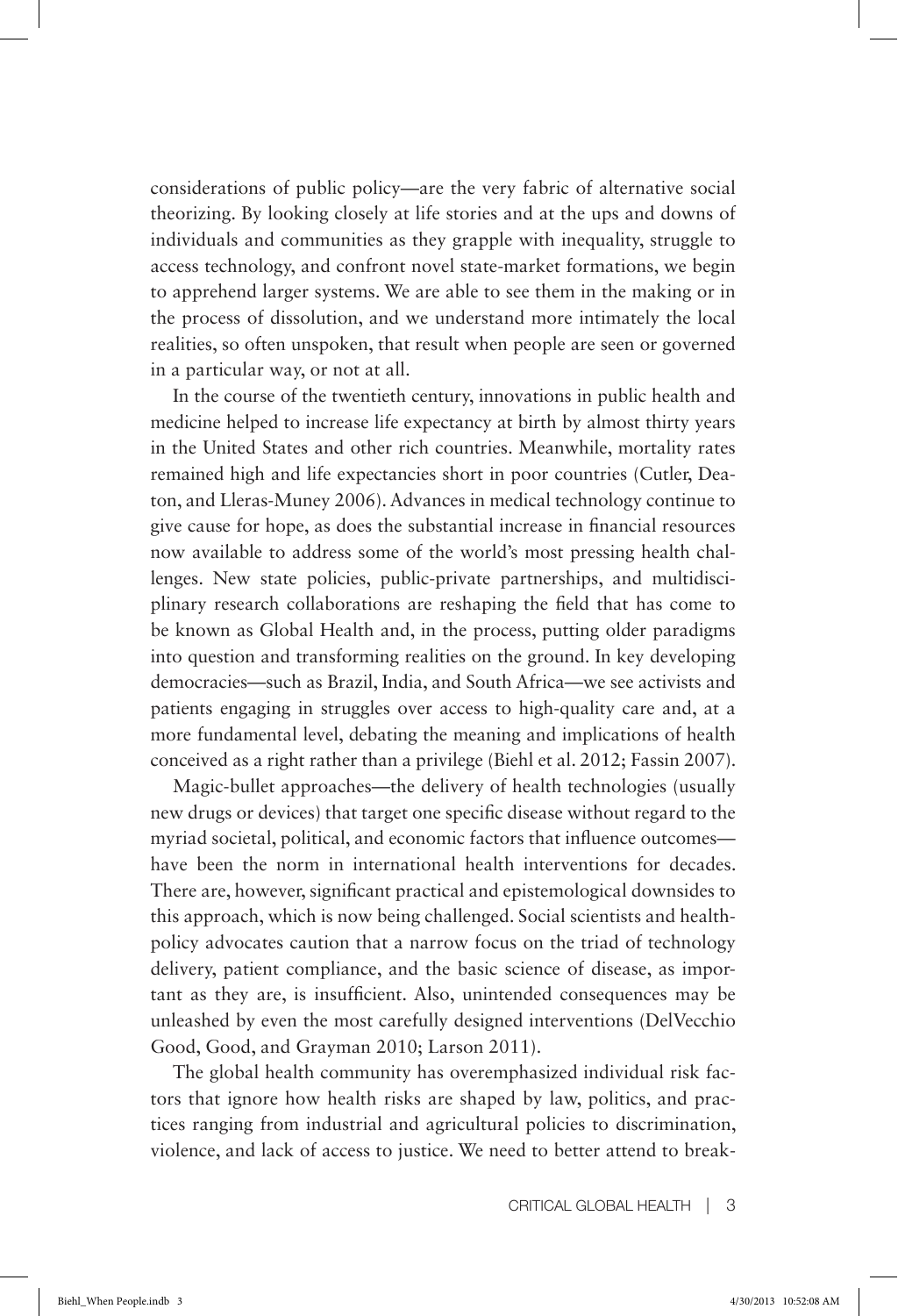downs in public health systems and to the many political and social determinants of health (such as education, water, sanitation, vector control, air pollution, and accident prevention) that make people vulnerable to disease and injury in the first place (Amon and Kasambala 2009; Cueto 2007; Farmer 2004; Freedman 2005; Hahn and Inhorn 2008; Singer and Hodge 2010; Utzinger et al. 2002). Given the extreme inequalities that are so intricately woven into the current international order as well as into the social and political fabrics of countries and regions (Reinhardt, Hussey, and Anderson 2004; Deaton 2008), we need integrated approaches that recognize the profound interdependence of health, economic development, good governance, and human rights. Any sustainable development has to reach and improve the conditions of the poorest and most vulnerable groups carrying the highest burdens of ill health.

Moreover, as is evident in Janira's case, disease is never just one thing, technology delivery does not translate into patient care, and biology and technology interact in ways we cannot always predict. So, we ask: What really happens when new treatments are introduced into epidemiologically diverse and variable social worlds? How is care organized by providers, by state and nonstate institutions? By what trajectories and means do the people who desperately need care access it (or fail to access it)? And how can the stories of real people dealing with insecurities of all kinds find their way into and improve current practices in global health?

*When People Come First* brings together an international group that includes anthropologists, historians, and an epidemiologist and humanrights scholar to produce an ethnographic critique of the contemporary global health enterprise. While global health initiatives and programs are booming in the United States and have begun also to displace earlier framings of the field (such as "tropical medicine" or "international health") in Western Europe and Latin America, critical analyses of the social, political, and economic processes associated with this quickly evolving field are still few and far between. The contributors to this volume are engaged in both empirical and theoretical investigations of global health-related initiatives and epistemologies, and are concerned with the actual impacts of these initiatives on care, health systems, and governance. The book emphasizes ethnography as a crucial methodological tool for achieving better comprehension of health services at all levels of analysis and advocates anthropological case studies and crosscultural analysis as foundational to a much-needed critical global health perspective.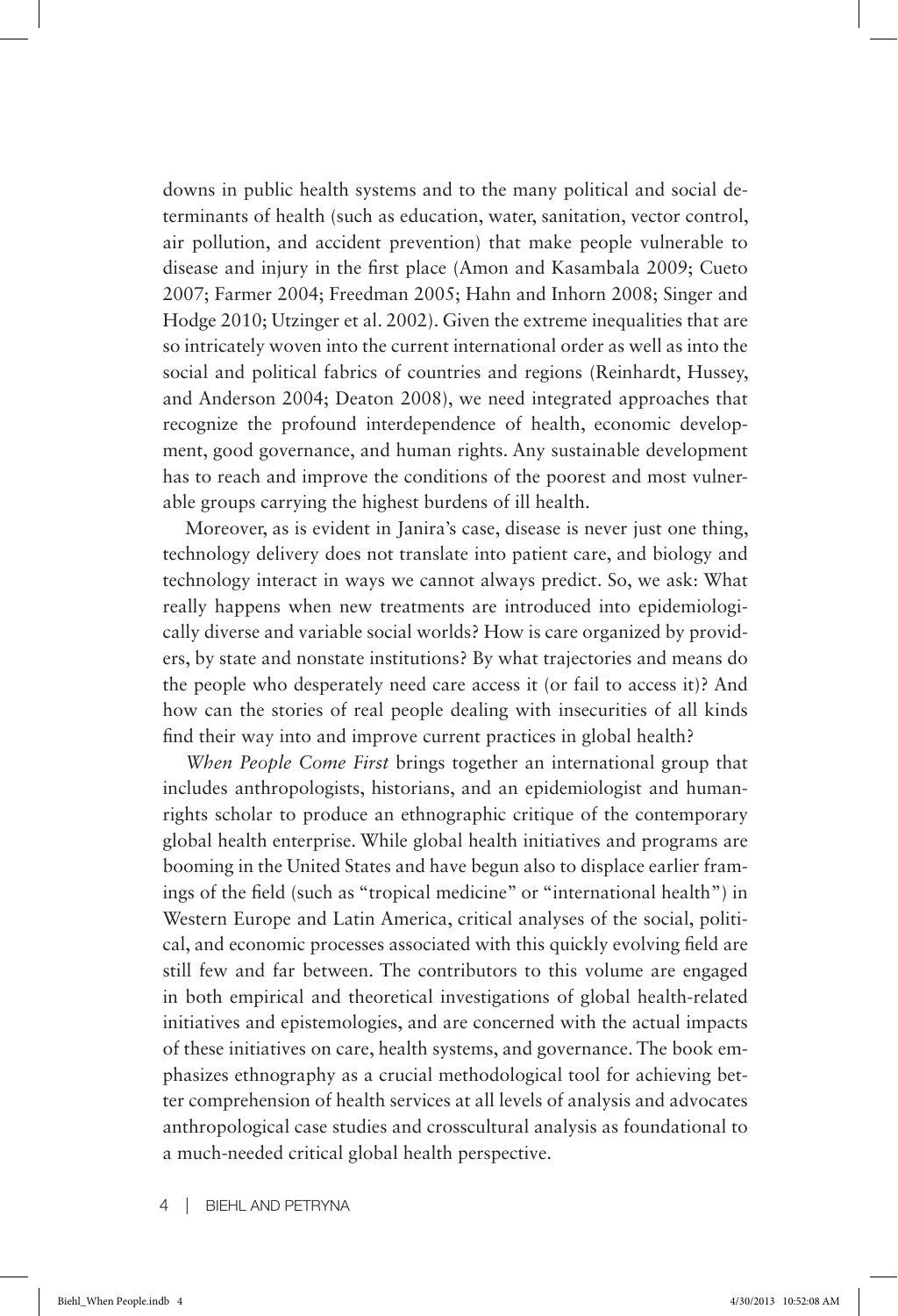Our case studies explore the agonistic relationships among people, medical technologies, markets, and public institutions and reflect on the limits of the evidence-making practices, models of care delivery, and moral calculus that underpin large-scale health interventions. Contributors attend to the variable intended and unintended effects of these interventions on those in need, and they challenge the certainties of planners and implementers while probing the limits and possibilities of the social theories informing their works. Cases draw from fieldnotes, interviews, life histories, and database and document analyses, and they are constructed in dialogue with rich bodies of applied and theoretical work carried out in specific countries and regions. While each case has something important and original to say about a particular facet of global health today, the cases also play off each other to produce a critical cumulative effect that is greater than the sum of its parts.

*When People Come First* offers innovative ways of thinking about older debates in light of emerging realities, and it sets a new agenda for research in global health, one aimed at a more comprehensive framework for understanding the human, technical, and political issues involved. The title of the book expresses our shared respect for the dignity and singularity of the people with whom we work, and our close attention to the ways in which their own struggles and visions of themselves and others create holes in dominant theories and interventions. People constantly exceed the projections of experts. The medicoscientific, political, and humanitarian frameworks in which they are temporarily cast cannot contain them. Their plights and travails demand intense listening and continuous attention. We must hold social theory accountable for the full range of human conditions, for all the polyvocal and contradictory realities that we encounter in the field, and that are too often obscured by the lens of established thought. *When People Come First* is thus as much a critical study of global health as it is a field guide for a global health humanities that can challenge perceptual deficits of all kinds, open new avenues of thought, and inform the continuous efforts of multiple stakeholders to create a health sufficient to liberate human potentials and futures, wherever they are thwarted.

# The Field of Global Health

In the twentieth century, international health initiatives were by and large implemented by states, subject to the coordination of specialized bod-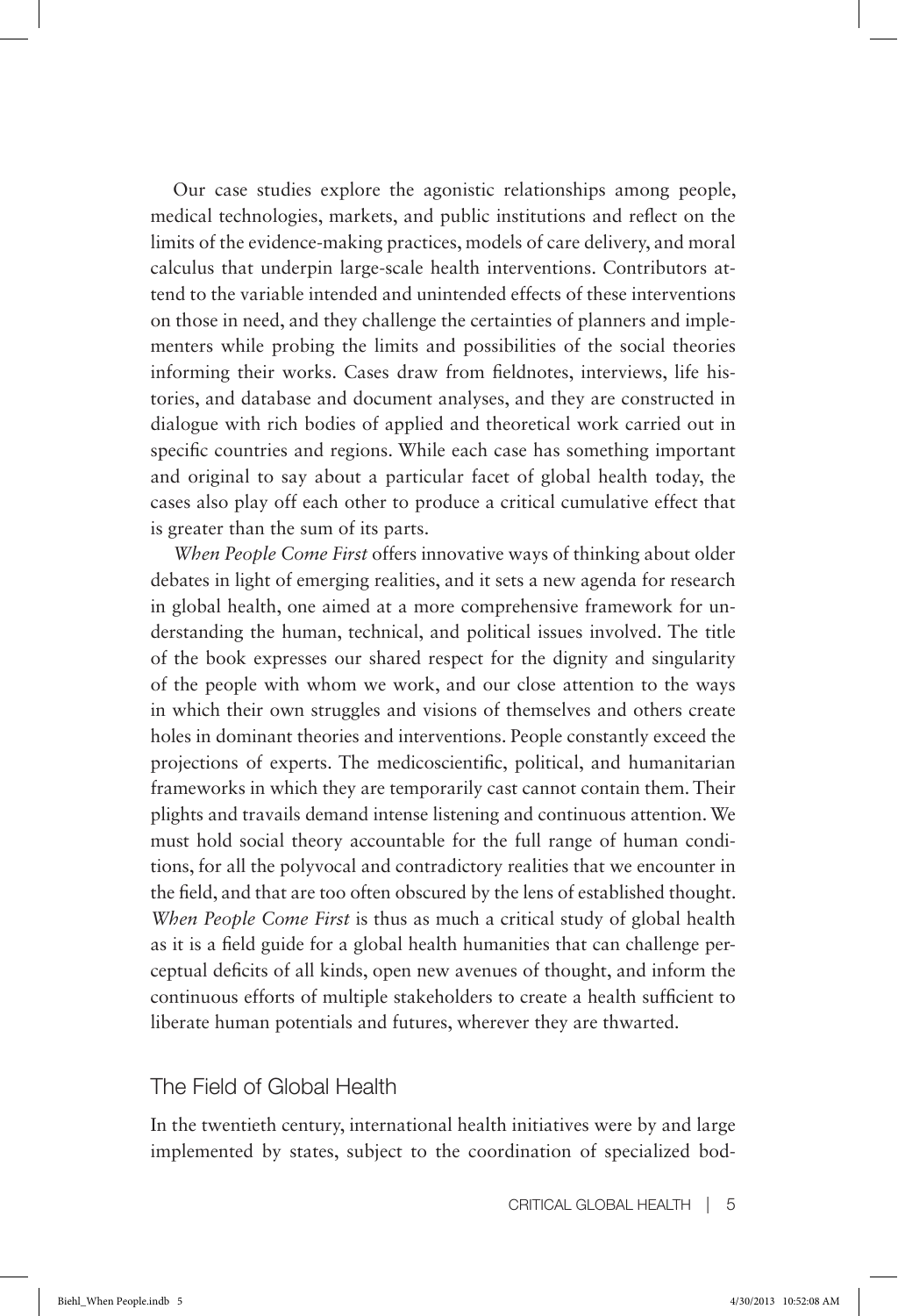ies such as the World Health Organization (WHO). In this paradigm, the main source of authority was the state, which took the lead in setting priorities and allocating resources. The politics of international health care were, as a result, subject to the usual constraints of diplomacy (Fidler 2007; Brown, Cueto, and Fee 2006), while the WHO and related bodies played a coordinating role, often using the discourse of human rights to orient and instigate efforts. These dynamics would be somewhat altered in the context of the United Nations' Millennium Development Goals (MDGs), which recognized health as an essential value and as a key pillar of development (United Nations 2000). New forms of cooperation and intervention were established to reach the targets of reducing maternal and child mortality and expanding access to treatment for infectious diseases, for example. In the process, the interests and practices of the private sector began to play a larger role in global public health. Humanitarian schemes and health system building have made common cause with the technical and financial know-how of the private sector (Cueto, this volume). A complex mix of partnerships linking state and nonstate actors—the latter including philanthropic agencies, nongovernmental organizations (NGOs), and the pharmaceutical industries—has arisen and is shaping health interventions worldwide under the rubrics of humanitarianism, development, and security (Fassin 2012; Lakoff and Collier 2008; Birn 2005b).

We now see a multiplicity of actors, all vying for resources and influence in the political field of global health, each seeking to remain a relevant and powerful player. Ranging from the Gates Foundation to pharmaceutical company drug donation programs and PEPFAR (the [US] President's Emergency Plan for AIDS Relief), to research initiatives, South-South cooperation and myriad rights-based pilot projects, these diverse interests are setting new norms for institutional response, sometimes providing the public health resources that states and markets cannot or have failed to furnish. Locally, such multiple and fragmentary global health interventions consolidate what Susan Reynolds Whyte and her colleagues call, in this volume, "projectified" landscapes of care (see also DelVecchio Good, Good, and Grayman 2010). While enabling muchneeded access to AIDS treatment, for example, the amalgamation of public-private interventions can also endow states with new (and sometimes abusive) powers. The "projectification of care" is thus a key venue in which the scope and roles of government are redefined, micropolitics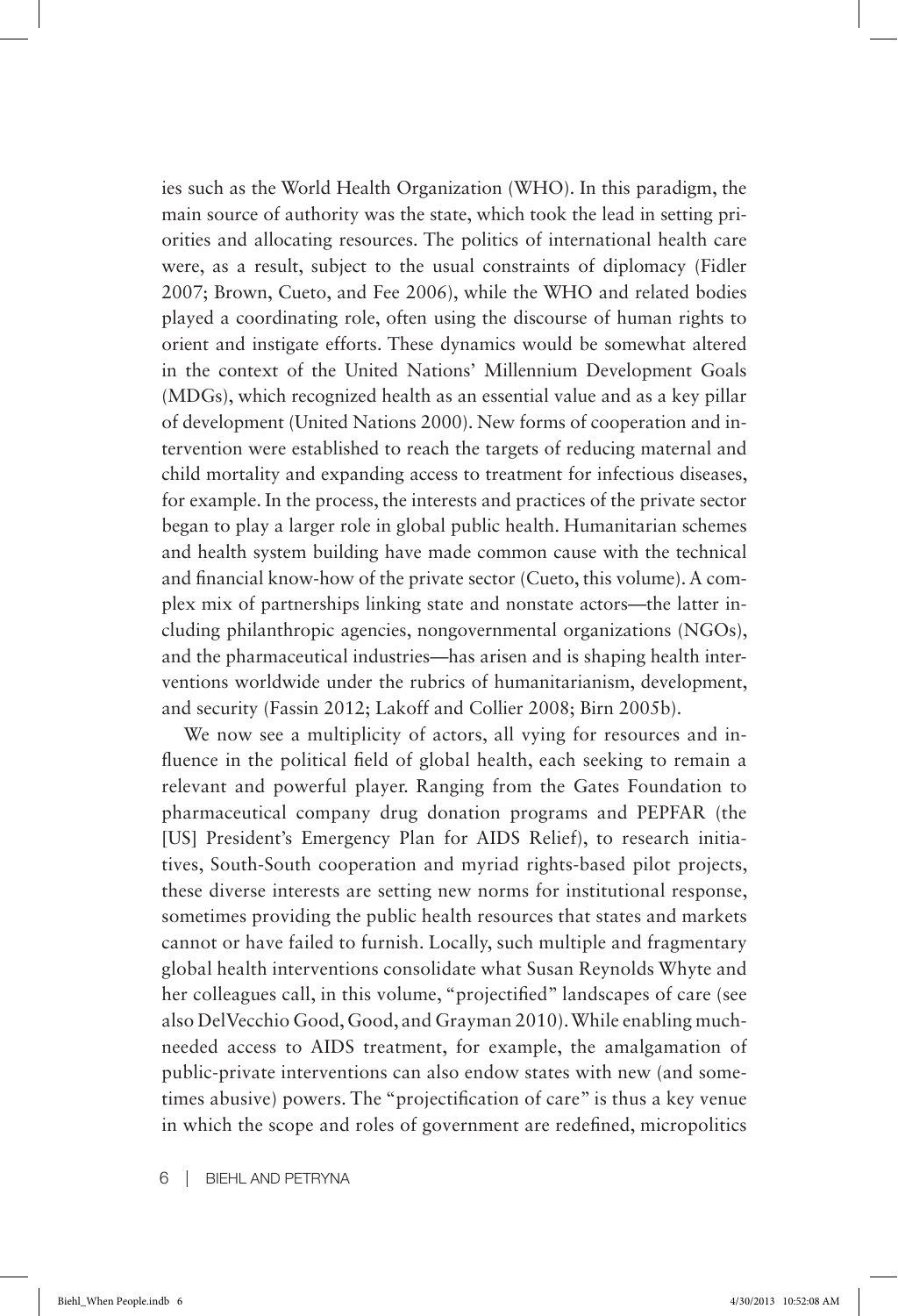diversified, and entrepreneurial prospects of all kinds explored (Ecks) and Harper, this volume).

There is considerable confusion about how these new players and initiatives fit together in a global health architecture, and how they inform the ongoing debate about whether such architecture can and should be constructed and, if so, by whom and in whose interest (Cohen 2006; Garrett 2007; Frenk 2010; Keusch et al. 2010). In practice the concerns of donors, not recipients, tend to predominate (Schieber et al. 2007; Easterly 2006; Epstein 2007; Ferguson 2006; Ramiah and Reich 2005; Farmer 2011). Often, donors insist on funding disease-specific and technologically oriented vertical programs at the expense of the public sector (Pfeiffer, this volume). Thus, in settings as diverse as neoliberal Mozambique and urban America, state-of-the art facilities for HIV/AIDS testing, treatment, and clinical research coexist with dilapidated public hospitals. Coinfections, which are not built into the calculus of disability-adjusted life years (DALYs), are yet another indication that global health interventions that limit their target to one disease can miss the mark. Such is the case with malaria. No one contracts it or recovers from it in a vacuum, and its biological and immunological uncertainties beg for a more nuanced science (Packard 2007).

Whatever differences in interest and ideology may divide corporate, activist, and state public health agendas, the imperatives of "saving lives" and "increasing access" seem to reconcile these differences and fold them into an ethos of collective responsibility in the face of "crisis." Global health players can become impervious to critique as they identify emergencies, cite dire statistics, and act on their essential duty of promoting health in the name of "humanitarian reason" or as an instrument of economic development, diplomacy, or national security (Fassin 2011; Adams, Novotny, and Leslie 2008; Buss and Ferreira 2010). We are left, however, with an "open-source anarchy" around global health problems—a policy space in which new strategies, rules, distributive schemes, and the practical ethics of health care are being assembled, experimented with, and improvised by a wide array of deeply unequal stakeholders (Fidler 2008:410; Pogge 2010).

Treatment access is one of the central tenets of global health activism and a professed goal of interventions. Biological and medical sciences have greatly contributed to today's therapeutic armamentarium, and the metrics of epidemiology and pharmacology have productively shaped the design and implementation of interventions. Amid fluctuations in funding,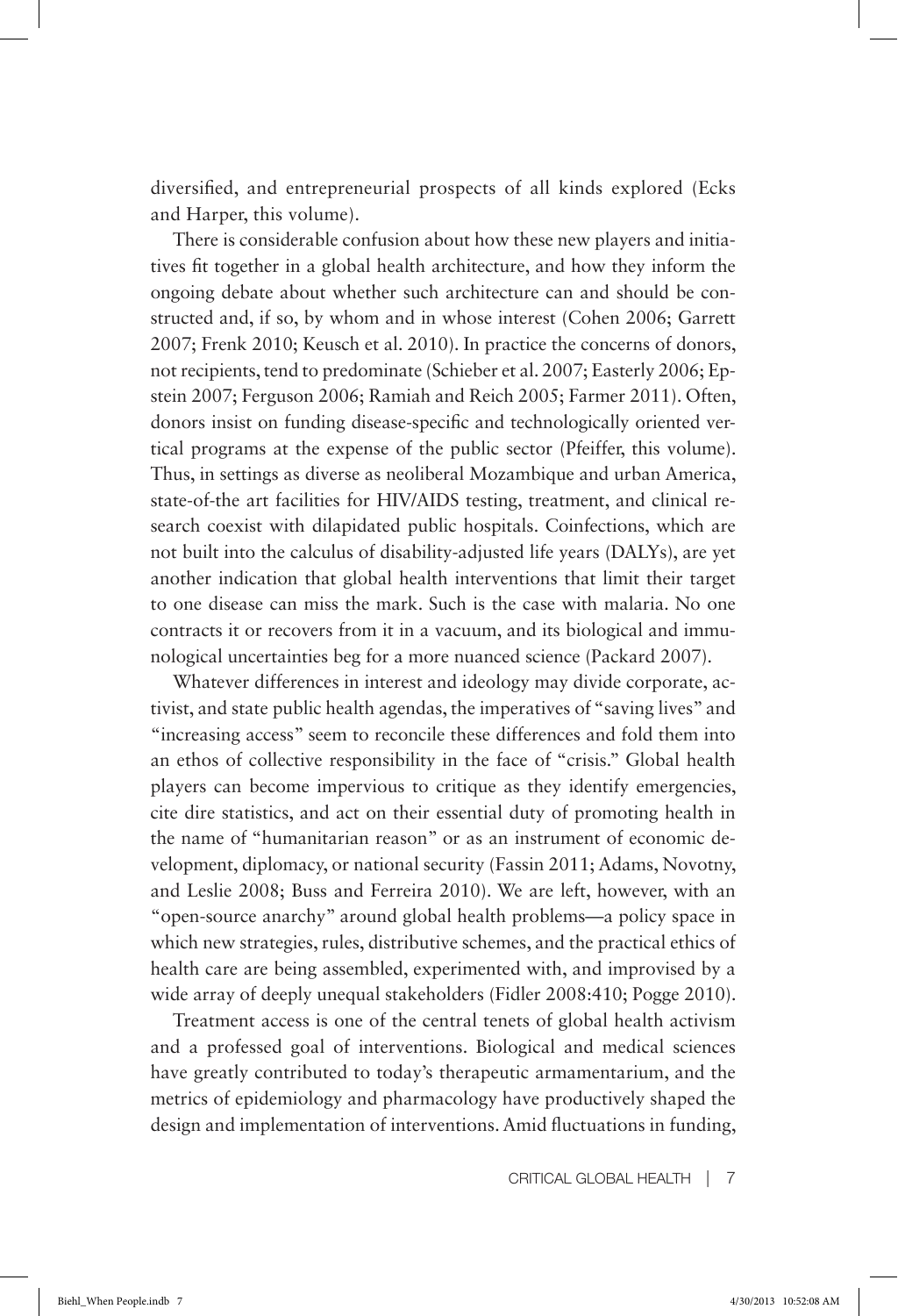the field of global health has been consistently driven by scientifically based schemes of evaluation revolving around natural experiments, randomized controlled trials (RCTs), and statistical significance (Hammer and Berman 1995; Anand and Hansen 1997; Du1o and Kremer 2008; Imbens 2010). In this dominant regime of veridiction and falsification (Foucault 2008), evidence-based medicine has migrated to the realm of health interventions and has quickly positioned itself as the default language for both public- and private-sector actors concerned with identifying problems and measuring outcomes (Deaton 2010; Cartwright 2011).

Indeed, "RCTs have been given a free pass in the name of rigor," development economist Angus Deaton argues. "But there are no magic bullets and there are no gold standards" (2012).<sup>2</sup> With the hegemony of this theoretical and technical fix, the kinds of data we collect and our capacity to apprehend heterogeneity are compromised. Moreover, biosocial approaches to disease and health that could help to specify dynamic causal connections and local politics are relegated to the low-authority category of "soft science" (Adams, this volume; see Krieger 2011).

The advent of for-profit institutions as purveyors of services (be it the fulfillment of specialized functions or an entire intervention) has demanded the incorporation of systematic economic assessment techniques, of which the cost-benefit analysis and the audit are the most salient. In this new landscape of global health saturated with NGOs and special-interest groups, there is a movement toward making interventions cost-effective and scalable. Thus, interventions themselves become producers and consumers of marketable and comparable information. Entrepreneurship over capitalizable data has taken hold.

Needless to say, such approaches perpetuate a limited understanding of narrowly conceptualized problems and support a rhetoric that offers only temporary control over isolated aspects of a given disease—a rhetoric that is aligned with the demands of funding organizations for immediate technical solutions (Amon, this volume). This preoccupation with scientific and economic issues results in less attention to on-the-ground social dynamics of programs and in assumptions that a particular model will work in an array of countries and situations, despite the fact that each is home to distinct institutions, practices, and rationalities, not to mention persistent inequalities and stubborn deficits in local infrastructures (Moran-Thomas, this volume).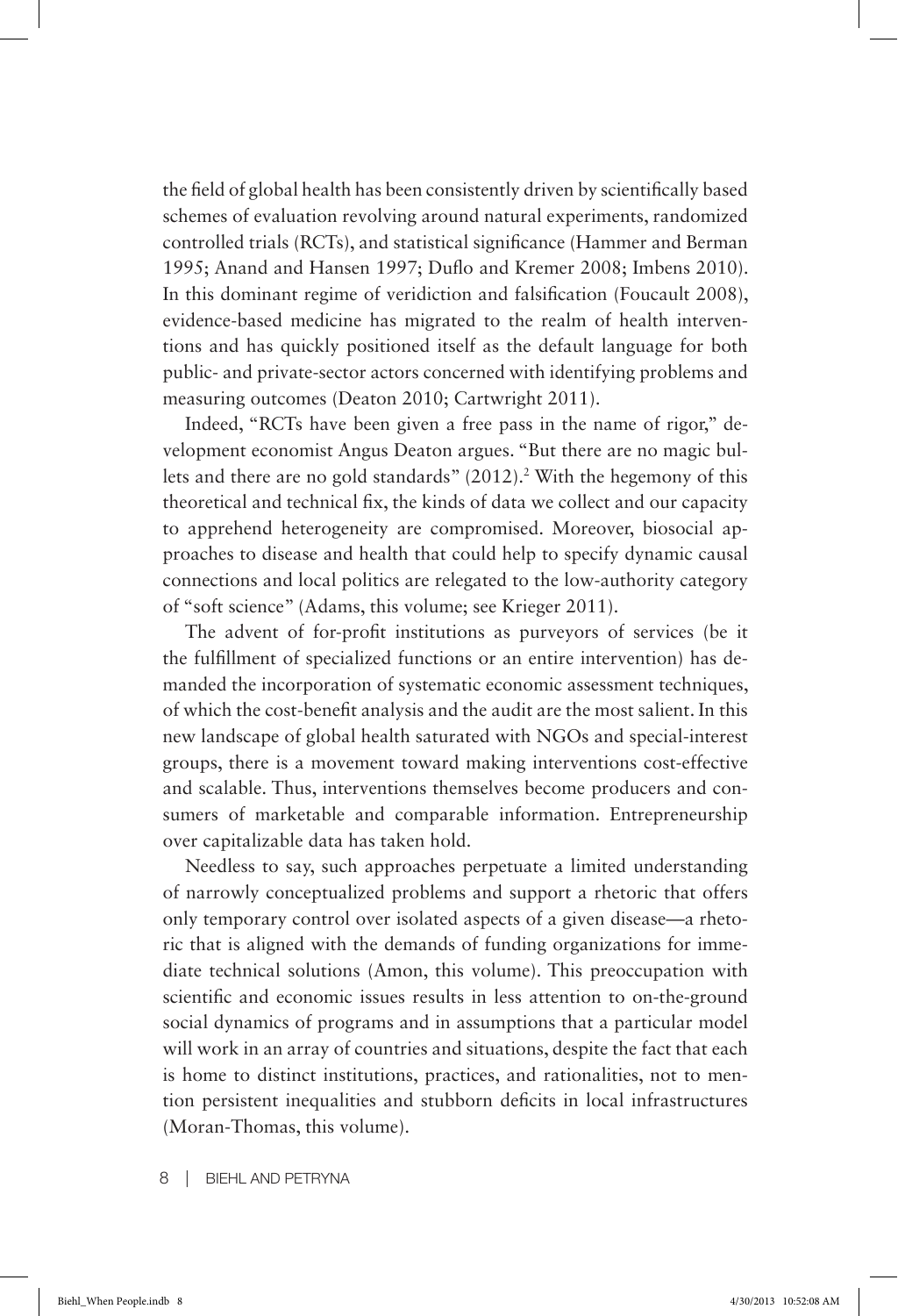Global health, according to business scholar Michael E. Porter, mirrors the limitations of health care delivery in the United States and "is stuck in an access and volume mindset, rather than focusing on the value delivered to patients" (Porter 2010; Porter 2009; Porter and Teisberg 2006). That is, narrow measurements of efficacy concentrate exclusively on the vertical intervention level and can assess only discrete preventative steps, drugs, or services. Porter and his colleagues call for a goal shift away from increasing access to treatments and toward delivering value for patients (Kim et al. 2010; Denzter 2009).3 The former goal assumes a consumer-patient capable of seeking out and paying for appropriate treatment as long as it is available; the latter puts greater responsibility on health systems and providers for actively reaching the patient in need and attending to the full cycle of care and health outcomes for his or her medical condition. The focus must be on the results obtained by the patients (measured in survival rates and in the degree and sustainability of recovery) and *not* on a program's success (measured, for example, by its compliance with standardized guidelines or by the number of drugs distributed).

A more holistic understanding of health is called for, and diverse disciplines (including anthropology) must be engaged as we seek to understand the complexities of the context and content of interventions as well as the trial and error, the endless tinkering, of real people in specific circumstances trying to figure out what works for them (Cartwright and Hardie 2012). Such multiscale empirical knowledge is crucial to the development of a patient-centered care delivery framework. This alternative knowledge can and should challenge the reductionist epistemic frameworks that tend to inform donors' priorities and funding decisions as well as global health evaluation schemes (Epstein 2007; Stepan 2011; Feierman et al. 2010).

Anthropologist-physician Paul Farmer is one of the most prominent proponents of a community-based approach that blends technological intervention with a focus on making health systems work (2004, 2011). Farmer and Partners In Health, the organization he cofounded, understand diseases as loci where biology, environment, and medicine have gone awry, and their notion of intervention accordingly tackles the structural conditions that perpetuate disease at the local level.<sup>4</sup> In the interest of making the best care available to the poorest, Farmer and his colleagues reject economic orthodoxies such as demands for structural adjustments to eliminate health and education expenditures in the name of development,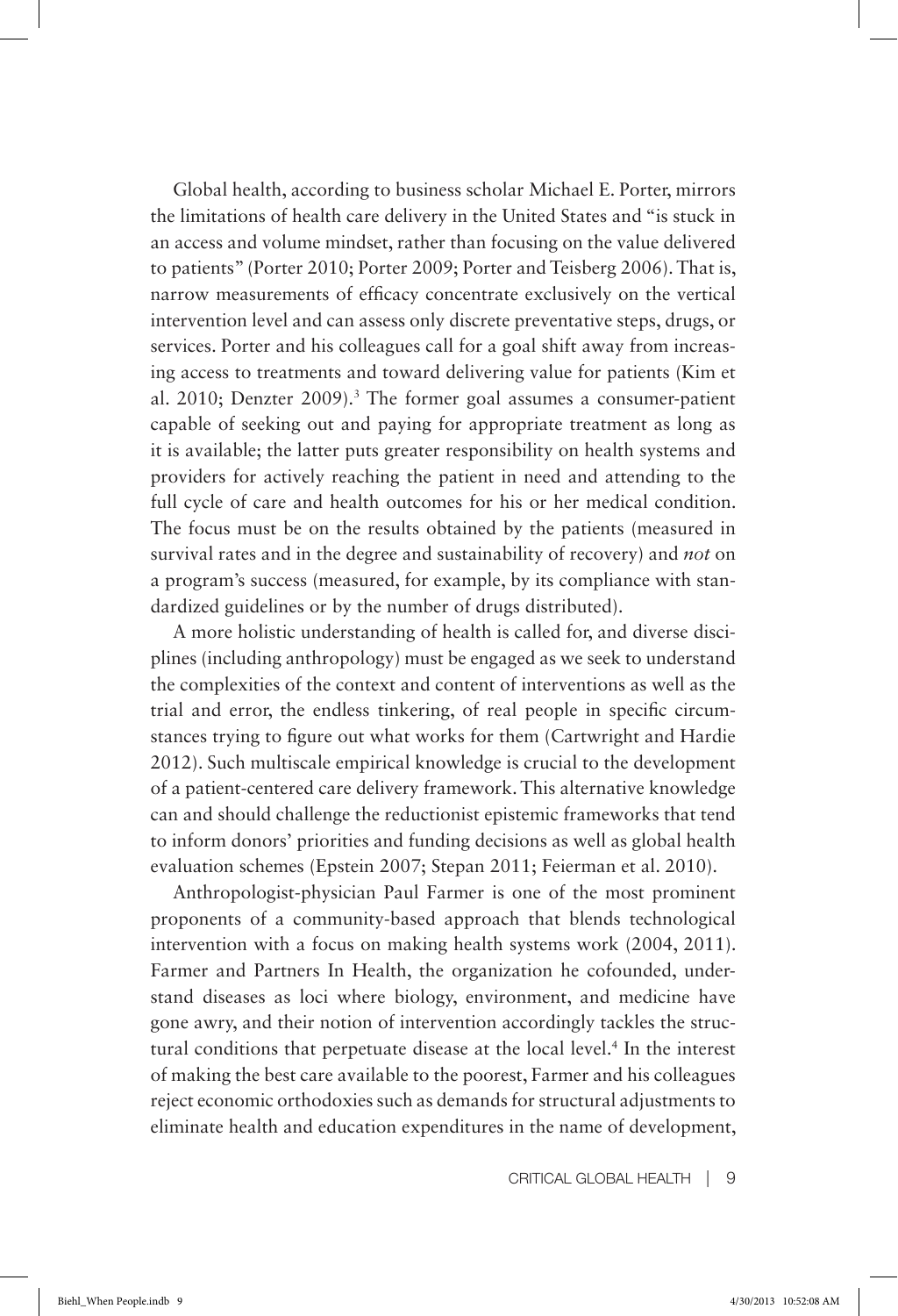cost-effective benchmarks that limit the provision of wraparound services, and human rights discourses that privilege political over socioeconomic rights (Farmer 2008; Bourdieu 1998; Pfeiffer and Chapman 2010). In Partners In Health's social justice approach, accounting for individual patient trajectories and staying with patients throughout the progression of their disease and rehabilitation (the work of local *accompagnateurs*) is as important as tackling the economic and social factors that impact families and mitigating the decay of clinical infrastructures. In this vision, the health care system is seen no longer as a drain on the economy, but as an enabler of social and economic development. While Farmer's project is by no means accepted as a gold standard, it has, alongside other initiatives of this kind, created dents in the prevailing rationalities that guide global health interventions, and has redefined the perceived boundaries of feasibility.

Indeed, multiple approaches, moral principles, methodological techniques, and epistemologies cohabit within the broad framework of global health. Many would agree that global health "is more a bunch of problems than a discipline" (Kleinman 2010:1518). While the field still debates fundamental questions of self-definition and values, it has nonetheless become a significant political, economic, technological, and social nexus for a variety of actors and interests that engender projects that "are complex, diverse, temporally unstable, contingent, and often contested or resisted at different social scales" (Janes and Corbett 2009:169; Nichter 2008; Rylko-Bauer, Whiteford, and Farmer 2009). So far few, if any, institutions have been put in place to conceptualize, evaluate, or monitor the immediate and broader impact of this expanding field.

There are profound discrepancies between how global health policies and campaigns are envisaged to work and the concrete ways in which they are actually implemented or received by target populations that are routinely facing multiple morbidities and economic insecurity (Han, this volume; Livingston 2012; Manderson and Smith-Morris 2010). So, how are we to measure the value that interventions have for people, their health, and their subjective well-being, and how do interventions affect health systems over time? And how can people and their advocates resocialize ill health and mobilize for a comprehensive right to health?

*When People Come First* grapples with the transnational and local realities that are emerging through and in the shadow of large-scale health and development interventions that come and go in a climate of ever-expanding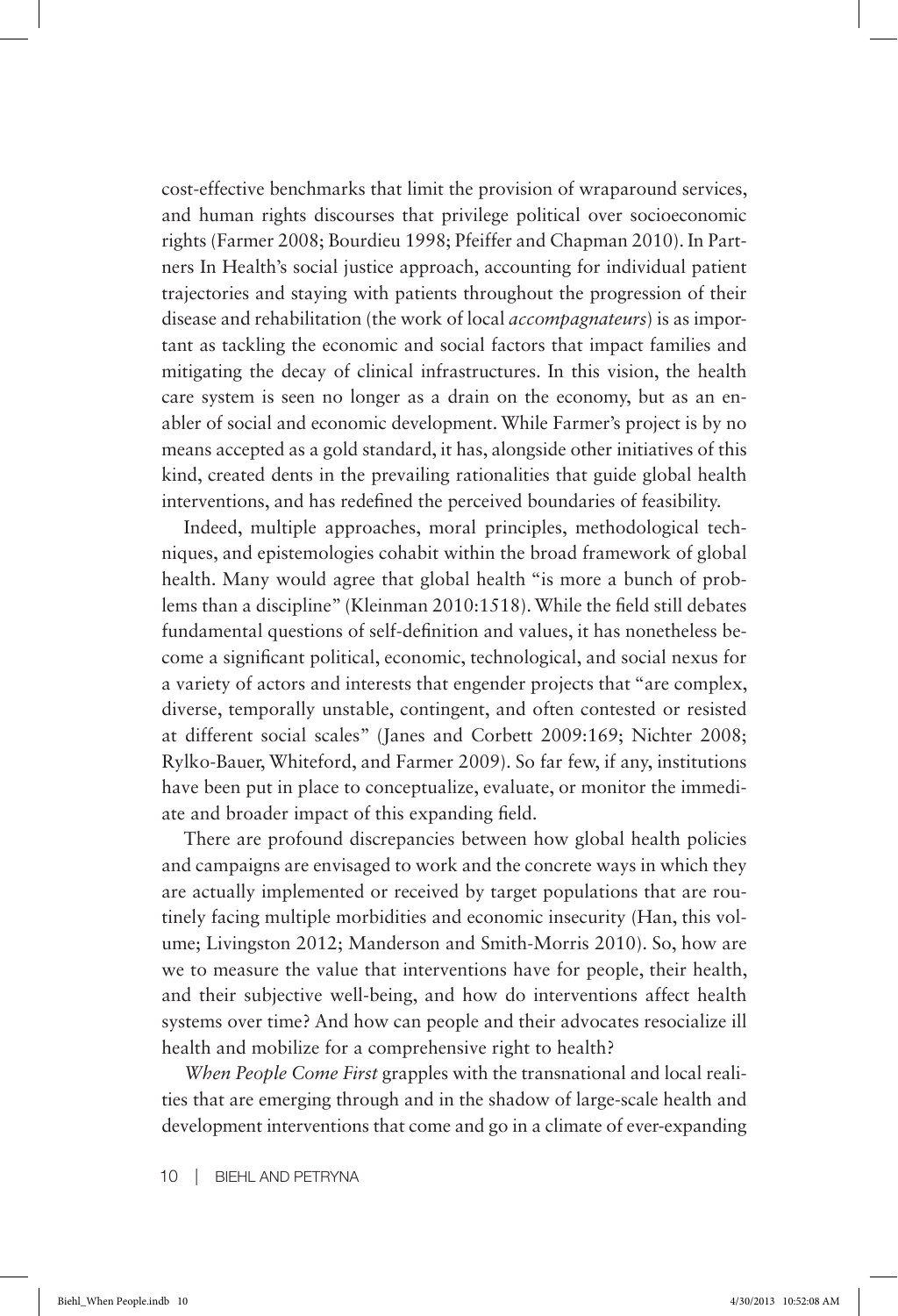global medicine. Amid broken public institutions and deepening rifts, the targets of global health interventions often implode the units through which they are conceptualized. In the meantime, the externalities created by interventions are real, impacting institutional capacities and social relations—a multivalent impact that people trying to escape grim medical destinies are left to reckon with, and that has to be addressed on its own terms.

Epistemological breakthroughs do not belong to experts and analysts alone. The unpredictable and cumulative experiences of people navigating health and humanitarian interventions and their aftermaths can also produce breakthroughs that demand recognition. This practical knowledge compels us to think of people not just as problems or victims, but also as agents of health. It can also help us to better understand the larger systems and policies in which lives actually unfold. A life is lived out and endured regardless of whether it is written off, ostracized, or degraded in the technocratic discourses of the status quo.

*When People Comes First* emerges from the lessons its authors have learned through sustained engagement with the altered human, institutional, and technological landscapes of disease and health in poor settings today. The book's case studies attend to people's struggles for survival and a future, and also to the larger discourses, structures, and economies that shape life chances—that is, to the ways in which politics matter. As we know from our various experiences in the field, unexpected events happen all the time, and different relations of causality are created as people mobilize, seek resources, and confront the vagaries of the market. Thinking through lives and social fields in transit and the categories that are important in human experience can contribute to making global health sciences more realistic and, we hope, more relevant and accountable to those in need.

## An Empirical Lantern

This book is the result of a workshop exploring the entanglements of people, disease, health policies, and market dynamics in the present day. The workshop was held at Princeton University in the spring of 2010, and conversations about the chapters have continued online and in face-toface discussions. The book's contributors work in a variety of academic, activist, and nongovernmental organizations, and the chapters draw from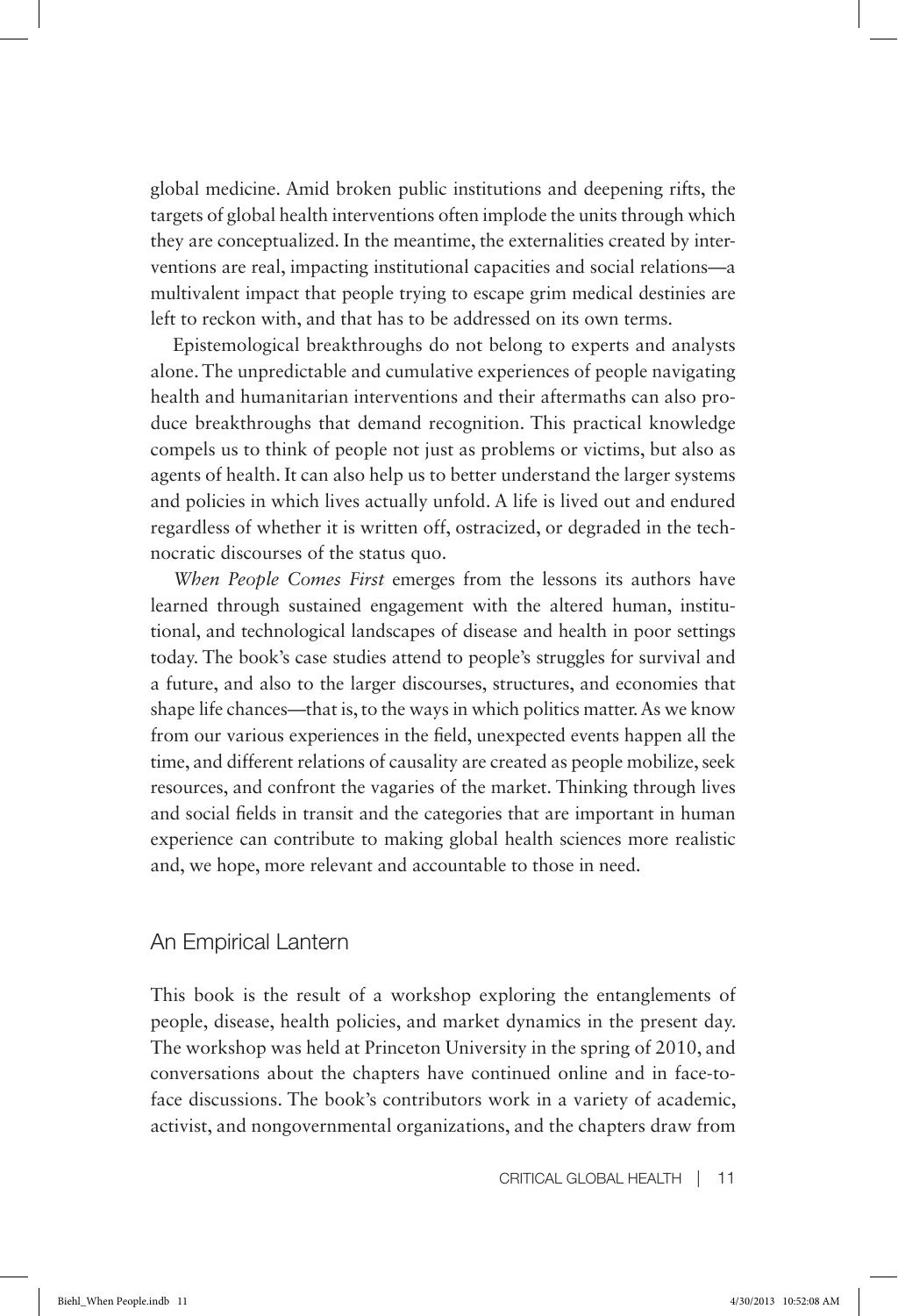archival, multisited, and long-term field research, and from professional and consultancy work in the fields of development, international health, and human rights.

We all share an intellectual curiosity and sensibility that privileges ethnographic approaches: charting the lives of individuals and institutions over time and chronicling people's points of view and their varied interpretations of their conditions, all the while denaturalizing operational categories and illuminating the concrete ways in which meso- and macrolevel actors impinge on local worlds and become part of global orders, if only transiently. Attending to the omnipresence of social relations and humbly aware of our own situatedness as researchers, we strive to produce nuanced portraits of people, experts, institutions, and situations. This approach also entails comparing phenomena across regions and different analytical points of view; historicizing social processes and recognizing that they are embodied and marked by time; and probing established social theory and striving to create alternative figures of thought. While we value multidisciplinary collaboration in the production of knowledge relevant for public debate and policy, we acknowledge unknowns, the limitations of expert knowledge-making, and an inexhaustible richness at the core of the people we learn from.

Several of us teach courses in global health, medical anthropology, research methods, and the social studies of science and technology. We are all committed to addressing, in our teaching, pressing sociomedical realities. Some of us are helping to launch global health programs and to internationalize education in our universities. As we reflect on the gaps between technical know-how and health outcomes, we are also creating pedagogical pathways through which this generation's overwhelming interest and on-the-ground involvement in global health can be harnessed toward a deepened understanding and meaningful action. We share a healthy skepticism of established hierarchies of knowledge-making, recognizing that innovation can come from surprising places.

We advocate "thinking-in-cases" (Geertz 2007:214). Much global health scholarship is invested in developing models—more or less hypothetical—of optimal interventions, and in identifying and evaluating programs that supposedly "work," and that might therefore be replicated or scaled up across a range of often widely divergent social contexts and geographic locations (Biehl 2007; Cueto 2007; Stepan 2011). Against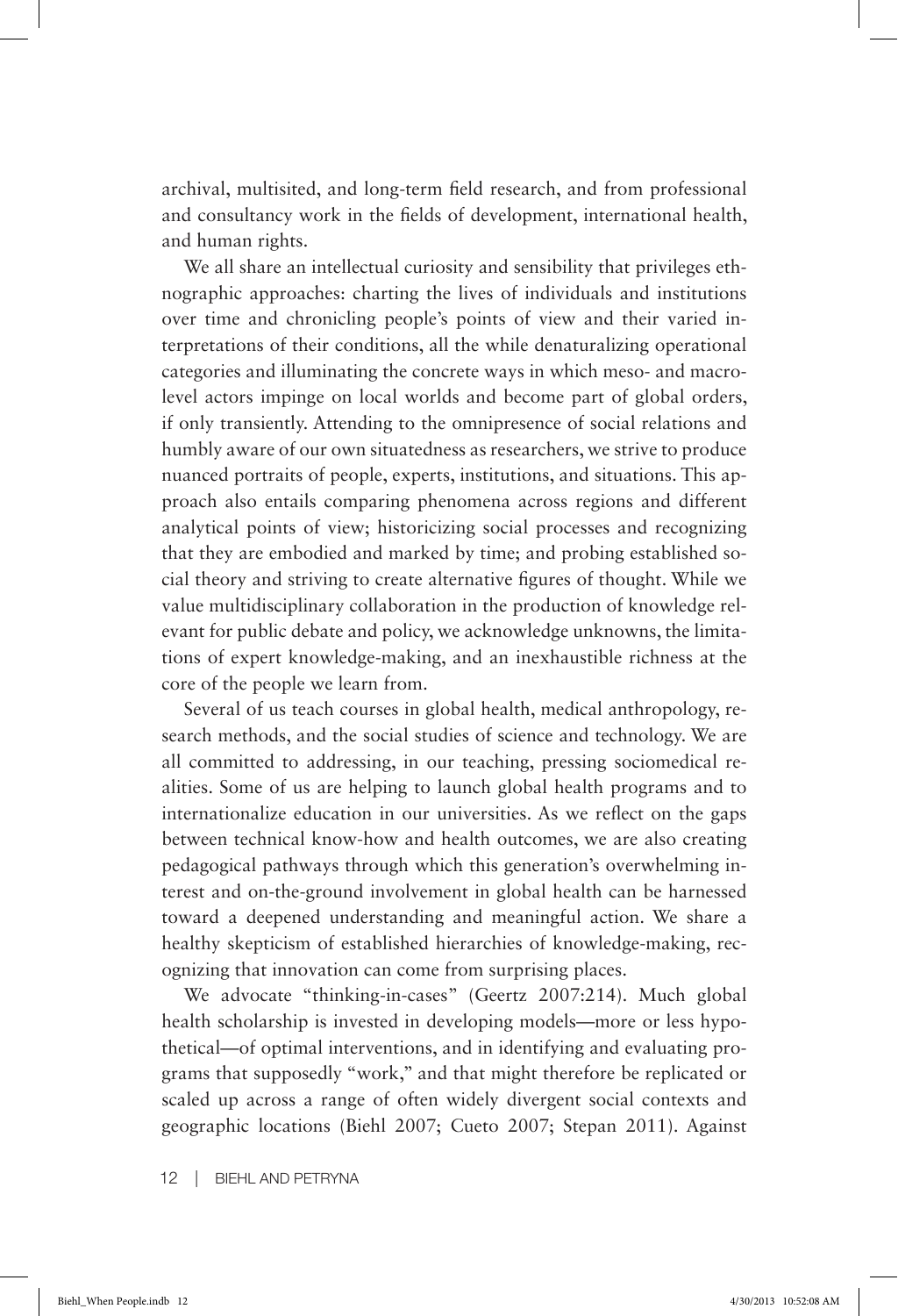the dominant epistemic and political modes that enable these operations, *When People Come First* offers ethnographic case studies as an alternative heuristic. The form of the case brings granular ethnographic evidence to the forefront of analysis and enables analogical thinking. Close attention to particular realities on the ground and to the metrics in which they are cast highlights the productive and uneasy coexistence between global health systems design and the alternative models people craft for "engaging the real . . . worlding the world" (Geertz 2007:222).

Each contributor has chosen a specific problem in global heath as his or her focus of inquiry. And each case is representative of a broader phenomenon or a slice of reality that can, in being studied and described, provide a ground for social critique. The case becomes a means whereby both the researcher and the reader gain a sharpened understanding of why particular outcomes emerge or what determines the plasticity of a given reality. This in turn allows problems and questions to be reframed in concrete terms, illuminating the entanglements between systems and human experiences. The written case—a condensed ethnography of sorts—is a way of interrogating evidentiary practices with an eye to what is at stake, not just for patients and other kinds of beneficiaries, but for all the actors involved in the enterprise of health and care.

The book's case studies are drawn from field research involving state and nongovernmental agencies, public-private partnerships, and clinics and communities in Brazil, Chile, the Caribbean, South Africa, Botswana, Ghana, Mozambique, Uganda, and India. Cases are indices of key problematics in global health, but they by no means exhaust the field. They tackle issues such as the possibilities and limits of technology-centered approaches to disease control and eradication, the migration of evidencebased medicine into cost-effective global health policy, the moral economy of vulnerability, and the politics of global health knowledge. Cases also examine how massive treatment rollouts, specifically in response to HIV/ AIDS, impact care, health systems, and well-being in resource-poor contexts; the work of nongovernmental organizations on neglected tropical diseases; and the lack of systematic attention to noncommunicable and chronic conditions, such as cancer and mental illness. A final set of cases considers market-based solutions to tuberculosis treatment; the emerging science of global chronic disease care; and how the demand for pharmaceuticals as a human right, as in Janira's case, blurs the border between the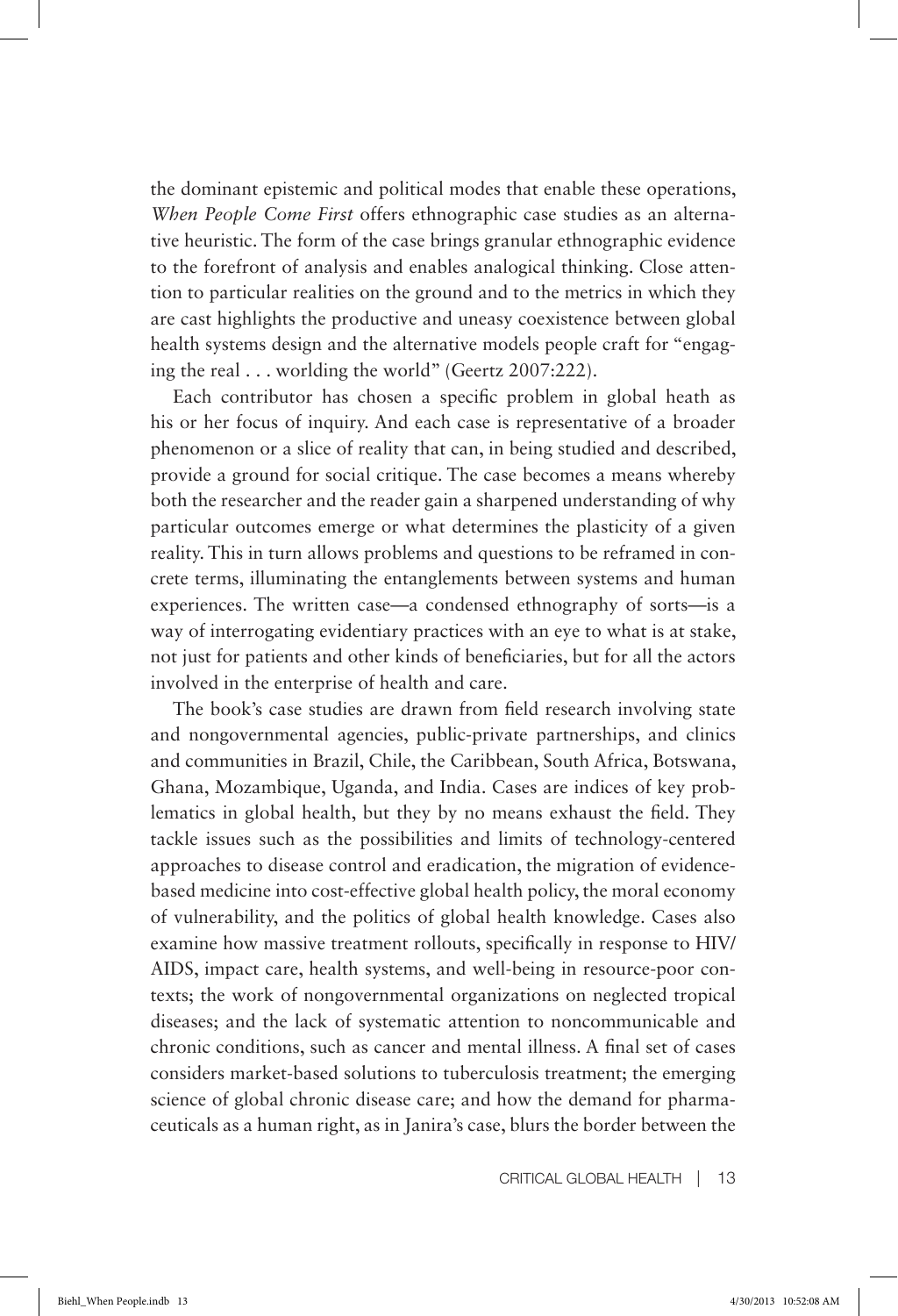clinic and the court, forcing us to consider the limits of reigning concepts of health and quality of care.

If this book has a bias, it is against a too uniform and unilateral diagnosis. As we chronicle in our works, disease is multilayered and multiply determined, people are plural beings and not reducible to populations, and local realities still very much frame, constrain, and orient interventions, be they vertical or diagonal. The agency of local actors is not limited to their blind acceptance or refusal of whatever form of knowledge, technology, or care is provided by extralocal interests. Rather, people's agency is bound to preexisting forms of exchange, politics, and desires as they find expressions, both new and old, in the changing landscape created by global health initiatives.

We identify with the humanism and critique of economist Albert O. Hirschman, who wrote: "I have always had a certain dislike for general principles and abstract prescriptions. I think it is necessary to have an 'empirical lantern' or a 'visit with the patient' before being able to understand what is wrong with him. I know well that the social world is most variable, in continuous change, that there are no permanent laws" (1998:88). Our goal is to advance methodological and analytical frameworks that focus on people and the dynamism of social fields. We explore on-the-ground involvements that address the successes and failures of health efforts, the politics of control *and* nonintervention, the effects of heterogeneity, the primacy of the personal and the role of the interpersonal, and, finally, human inventiveness in the face of impossible choices and even untreated pain.

The human populations that constitute the subjects of health and development plans are not just the source of problems or so-called cultural obstacles. Their experiential and practical knowledge, all too readily dismissed by the champions of quick technical fixes and measurable, generalizable results, can transform paradigms and may well provide the keys to effective solutions. At stake is the development of institutional capacities that go beyond the repetition of history and help to defend, in Hirschman's words, "the right to a nonprojected future as one of the truly inalienable rights of every person and nation" (1971:37).

We have organized the essays in the book under three general headings: *Evidence*, *Interventions*, and *Markets*. The first set of essays (by Cueto, Adams, Amon, and Fassin) traces specific global health institutions, epistemes, and programs to their historical, political, economic, and disciplinary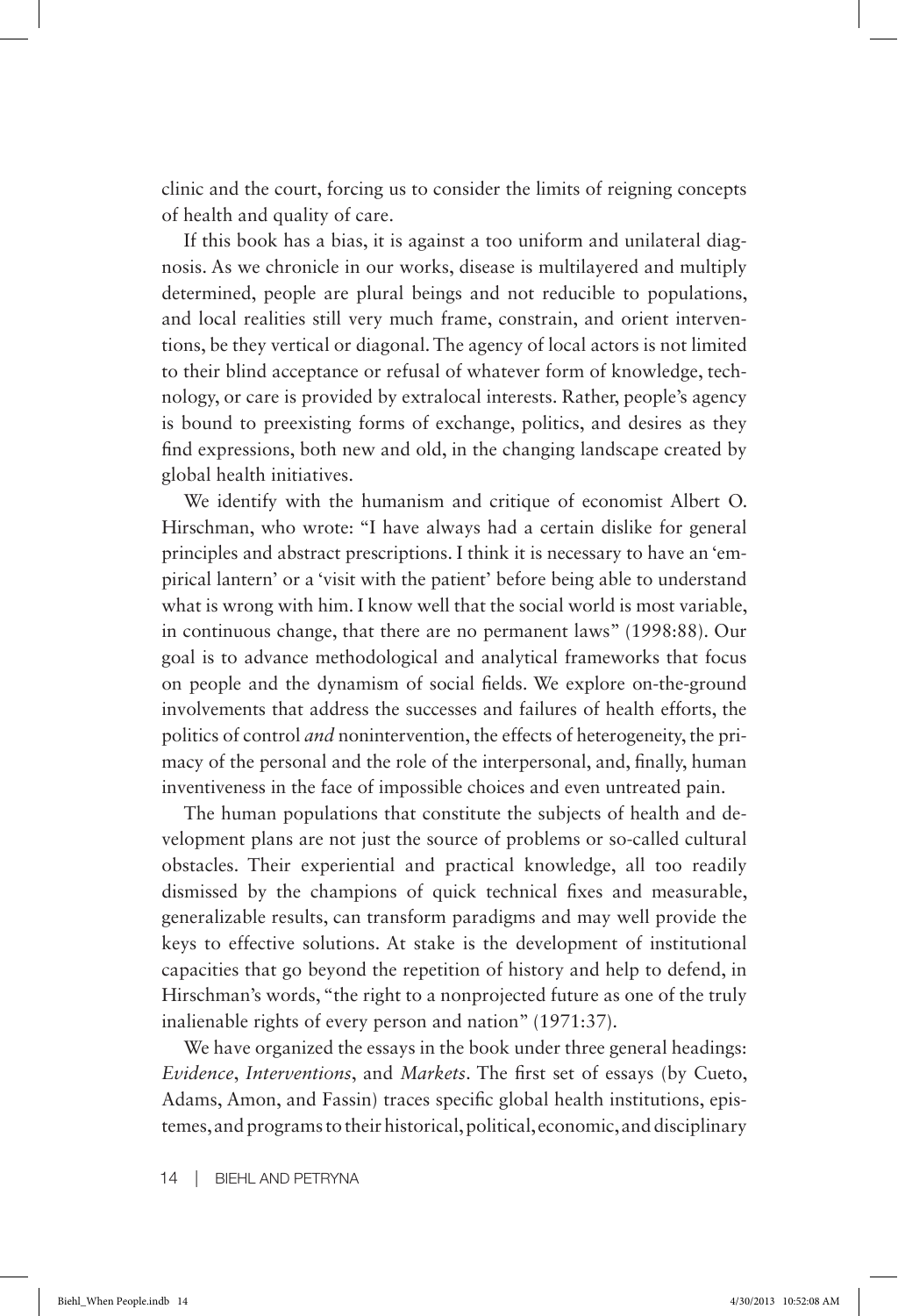roots. The second set (by Reynolds Whyte and colleagues, Pfeiffer, Livingston, and Moran-Thomas) examines how global health interventions (various and piecemeal and often tied to neoliberal principles and strategies) become part and parcel of public health landscapes and life chances in resource-poor settings. Finally, a third set of essays (by Ecks and Harper, Han, Whitmarsh, and Biehl and Petryna) explores the legal, political, social, and medical realities that accompany the expansion of therapeutic markets and their encroachment in public health.

At the opening of each section, we provide an overview, reflecting on the central themes of each contribution and how it fits into the broader scheme of emerging global health regimes. We also highlight the conceptual importance of each case study and the insight that emerges through its interplay with other cases in the section and in the book as a whole. The afterword (by Fischer) brings the book's main findings to bear on new frontiers in the life sciences.

In attending to the implementation of policies and their embodied responses, the book examines the value systems undergirding incentives, expertise, technologies, measurements, and outcomes. In the process, models of causality and claims of success are scrutinized, and new possibilities for research, policy, and care are brought into view. What or who must be valued in order for knowledge to count as global health science, and what or who remains subjacent or unaddressed? What forms of patienthood and political belonging take shape when new medical technologies are deployed via global health interventions? How can donors and governments be held accountable in the long run, especially in financially volatile times? How can human rights and equity concerns be integrated into global health research and policy? These unanticipated problems and questions have to be addressed now, as lifesaving imperatives are being converted into pharmaceutical and geopolitical capital.

People's everyday struggles and interpersonal dynamics have a way of eluding expert projections and short-lived experimental approaches. The task of the social sciences and humanities in the field of global health is to break through these projections (Whitmarsh, this volume) and to produce different kinds of evidence as we approach bold challenges such as historical health disparities and the pharmaceuticalization of health care. We must also engage crucial questions about the role of the state and the market in global health design and delivery, and investigate what happens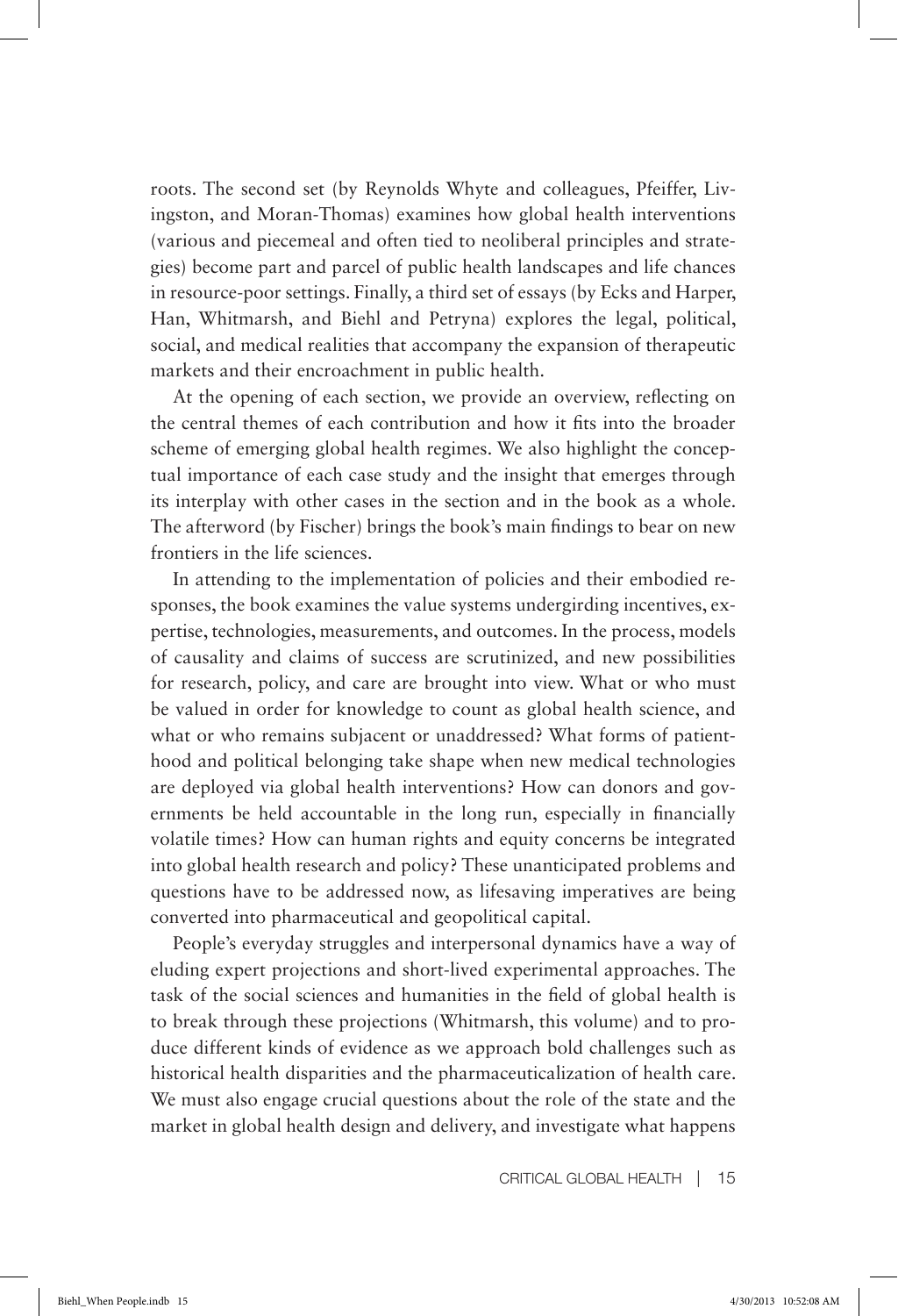to citizenship when politics is reduced to survival—all while maintaining a deep and dynamic sense of people in local worlds (Biehl and Petryna, this volume).

A historical and critical assessment of global health knowledge and tools combined with dedicated ethnographic research is a vital antidote to the quick theoretical fix that has taken its place in our culture alongside the quick technical fix. For the contributors to this book, people come first. Upholding the right to microanalysis, our chapters bring into view the fields and ideas that people invent and live by: call it contrapuntal knowledge. This respect for people, their travails and aspirations—combined with attention to how health policies are put together, take institutional hold, and function in the messiness of idiosyncratic human milieus—makes a great deal of difference in the kind of knowledge we produce.

Simply engaging with the complexity of people's lives—their constraints, resources, subjectivities, projects—in unfixed and multilayered social worlds requires us constantly to reset our conceptual compasses and standards of evidence-making. What would it mean for our research methodologies and ways of writing to consistently embrace this unfinishedness, seeking ways to analyze the general, the structural, and the processual while maintaining an acute awareness of the inevitable incompleteness of our own accounts?

In making these peopled fields—always on the verge of disappearing from view—public, the authors of *When People Come First* want to elicit a different sense of what might be possible. As Hirschman writes, "In all these matters I would suggest a little more reverence for life, a little less straitjacketing of the future, a little more allowance for the unexpected and a little less wishful thinking" (1970:338).

## Ethnography in Global Health

Ethnographic evidence consistently *dies* within the dominant conceptual paradigms of global health. The multiplicity of problems ethnography uncovers has nowhere to live in the numerical counting of drugs delivered, in the recording of dire (and often faulty) mortality statistics, and in the biased selectivity of randomized experiments. In an atmosphere that gives its first allegiance to quantifiable, volume-based audits or replicable sci-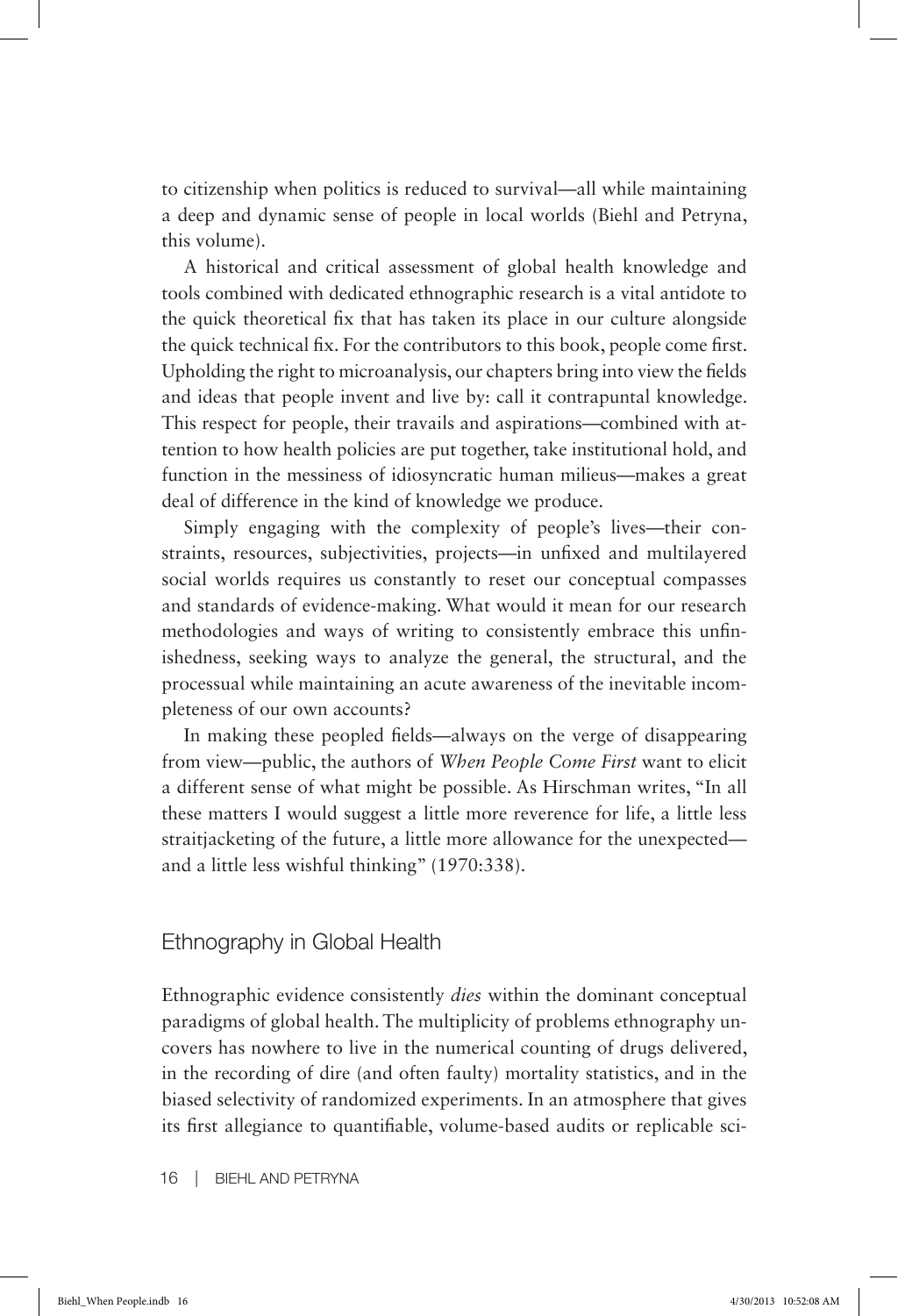entific knowledge, ethnographic evidence is readily seen as anecdotal and exceptional, unreliable on account of its granularity or the wiliness of its subjects.

Yet, to make the case, we need a human story. To draw public attention, to politicize a cause, to enlist donors, to name and shame, to justify sweeping ideas and large-scale interventions, nothing seems to work better than a compelling story of crisis. The call to intervene is strongest when it evokes empathy for a particular human need. As anthropologists have painstakingly noted, this humanitarian storytelling is quite selective. An unattended-to inequality of lives is at the core of a Western moral economy in which an ethics of suffering and compassion freeze-frames people and compromises a politics of rights and social justice (Fassin 2011; Redfield 2005; Bornstein and Redfield 2011; Feldman and Ticktin 2010; James 2010; Nguyen 2010).

With our empirical lanterns, we see people refusing to be stratified out of existence and trying to be singularized out of the molds of abandonment, salvation, or rescue into which they are cast. The fine-grained ethnographic excesses of lives and stories are often smoothed over or averaged out by coarse-grained statistics and plans. Ethnographic granularity impedes generalizable knowledge, so the official story line goes. Our view, to the contrary, is that ethnography often debunks generalized knowledge, if only retrospectively or too late. The ethnographic, we argue, offers a sharper resolution of how things are, what sustains their intractability, and how they might be otherwise. People's practices of survival and inquiry challenge the analytical forms we bring to the field, forcing us to articulate more experience-near and immediately relevant conceptual work. How to operationalize ethnographic knowledge, and whether this move compromises what can and cannot be asked in the field, is a crucial and enduring question.

Consider the widely cited study by economists Edward Miguel and Michael Kremer (2004) on curing worm infections in rural Kenya. Kremer and Miguel found that treating Kenyan schoolchildren with extremely cheap deworming medication increased their school attendance by roughly 10 percent. A *New York Times* op-ed piece heralded the study as "landmark" (Kristof 2007): with just a bit of cheap medication, poor countries could increase school attendance by leaps and bounds. Given the affordability and stunning success of the treatment, many commenta-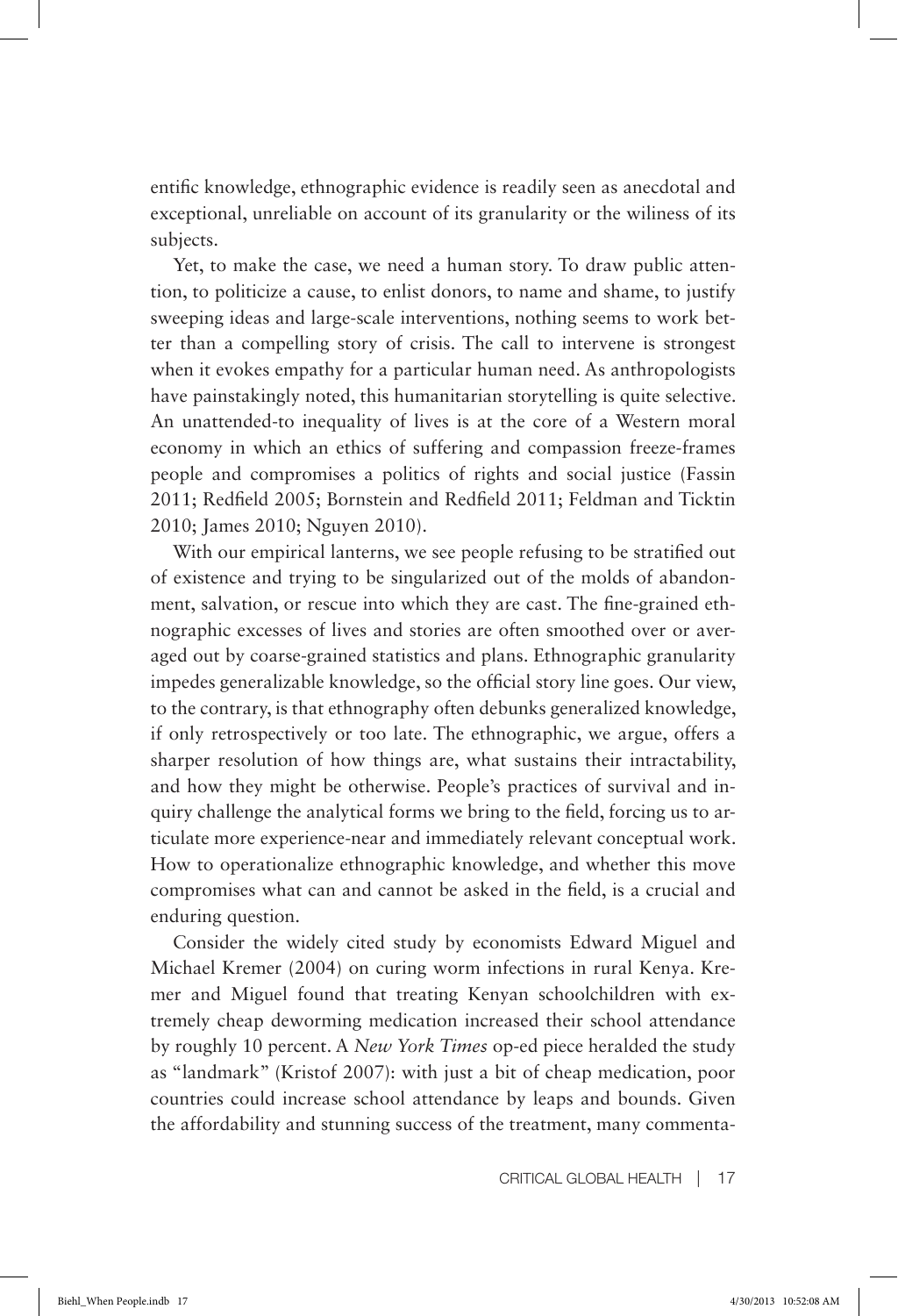tors suspected that families who had not benefited from treatment during the study would very happily adopt this new technology.

But Kremer and Miguel observed a puzzling turn of events after the trial ended and when they followed a group of families outside the original cohort (2007). Families who were friendly with families in the deworming treatment group were *less* likely to treat their children than those who were friendly with families in the control group. They were also less likely to deem the medication effective at improving health. If deworming medicine is the panacea for anemia and school truancy, then why were betterinformed families not treating their children?

Miguel and Kremer do not pinpoint the reason for the negative effect of this word of mouth. But they conjecture that the power of communication networks and people's own understanding of worms as a social disease (not predicted in the study design) might have been at play. We have once again a case in which interpersonal relations and the needs and concerns of people on the ground, as well as their own sense of the complex ecology of disease, health, and medical technology, elude controlled studies. With their strict methodological imperatives, global health experts often sacrifice the ethnographic evidence or counter-knowledge that is available as experiments and interventions (ever more closely linked) unfold—at the expense of better understanding and, ultimately, more meaningful and long-lasting outcomes.

The *unpredictable social* is not just an obstacle to or a means for perfecting theoretical tools and experimental strategies. How to account for persons in the context of their homes and relationships, and how to involve local communities in the very design and implementation of feasible (rather than technology-enamored) interventions, are continuous political, medical, and ethical challenges. With international and national health policy's success largely framed in terms of providing and tallying the best medicines and newest technology delivered, what space remains for the development of low-tech or non-tech solutions (such as the provision of clean water) and the strengthening of local health systems and prevention efforts that could prove more sustainable than high-tech solutions alone? How can we escape the dystopic futures of present pragmatics?

In this book we think of ethnography as an early warning system. People on the ground recognize what's troubling them. And it is somewhere in the middle of their social lives that ethnographic work always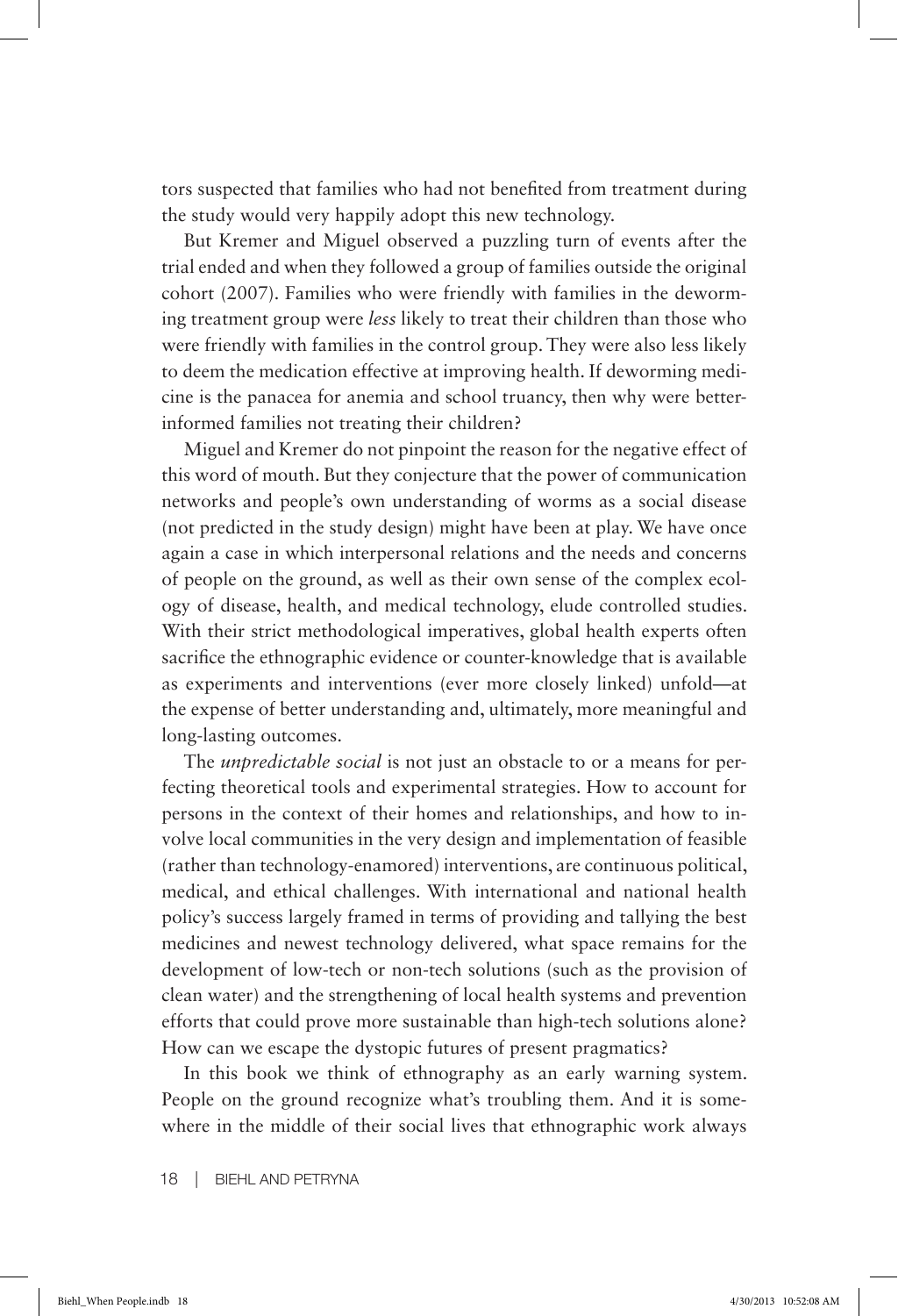begins. Ethnographers are uniquely positioned to see what more categorically minded experts may overlook: namely, the empirical evidence that emerges when people express their most pressing and ordinary concerns, which then open up to complex human stories in time and space. Life stories do not simply begin and end. They are stories of transformation, linking the present to the past and to a possible future.

The argument that ethnography is not replicable tends to solidify a technocratic monopoly on truth and, really, misses the point of what ethnographers can convey. The simple fact that we are interested in particularities, contexts, awkward scales, and even the virtual, does not make the work of ethnographers any less rigorous. On the contrary, it raises the bar. The complex social realities of "target populations" and the midlevel actors on whom the burden of implementation lies beg for analytic frameworks that weave them together, and for innovative genres that will allow people-centered evidence to add up, to travel, and to *matter* publicly and comparatively.

*When People Come First* provides a place where ethnographic evidence can live and expand without the demands and constraints of hegemonic modes of truth-making and evaluation. Against the taken-for-granted and obvious, the book's case studies problematize the ways in which global health initiatives work or fall short. They attend to the altered landscapes left behind after programs scale up or down or move on and elicit how people go on with their lives and imagine alternatives. Ethnographic cases untangle people from their shadow realities and representations, capturing, for a moment and over time, institutional designs, diseases-in-motion, and survival, implicated as these are in scarcity, politics, technology, and money. Taken together, these accounts affirm the urgency of a crosscutting framework that integrates health, development, and social justice. By shifting the emphasis from diseases to people and environments, and from trickle-down access to equality, we have the opportunity to set a humane agenda that both realistically confronts the deep challenges the world faces and expands our vision of the future of global communities.

There is no universal formula for relevance, and ethnographic research should not be valued or discarded solely on the basis of its immediate utility. The realities social scientists unearth are often urgent, but they are also historically deep and carry the potential of discernment that is so critical for movement forward. In our work, we must continue to chal-